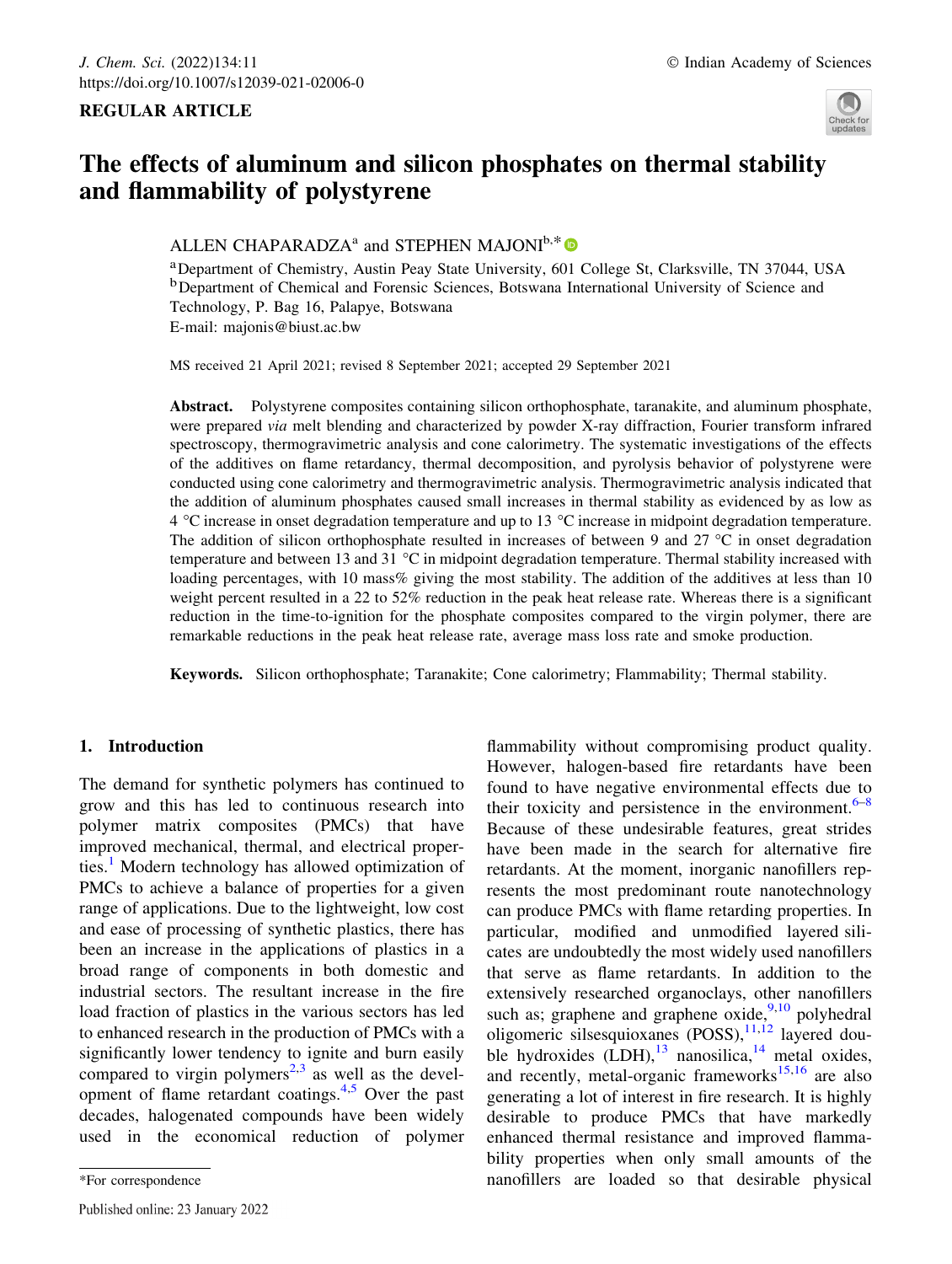properties of the polymer matrix are not compromised. Hence the thermal resistance of polymer hosts should be markedly enhanced when a small amount of nanofillers is loaded. Polystyrene (PS) is a well-known thermoplastic polymer widely used for various applications<sup>17</sup> because it is cheap, has very good chemical resistance, low density, very good thermal and electrical insulation and is easy to process.  $5.18$  Despite all these very good properties, the high flammability of styrene-based materials limits their wider uses. When styrene-based polymers are exposed to elevated temperatures, they easily depolymerize releasing numerous volatile products such as styrene monomers, dimers, trimers, and other hydrocarbons.<sup>15,16</sup> In the last decade, a lot of work has been done to develop environmentally-friendly fire-retardant formulations that have been shown to be effective for  $PS$ .<sup>5,16,19–23</sup> Among the proposed fire-retardant solutions, compounds containing phosphorus (P) atom(s) have been shown to be highly effective<sup>24,25</sup> with phosphorus acting in the condensed or gas phase depending on the valence.<sup>26</sup> Phosphorus-containing compounds are also considered to be less toxic than the corresponding halogen-containing formulations.<sup>27,28</sup> Despite a lot of phosphorous-containing formulations developed to reduce the flammability of common household and everyday use polymers, it is still challenging to design non-toxic, environmentally friendly yet efficient fire retardants for polystyrene. The purpose of this work was to investigate the potential of using aluminum and silicon phosphates as nanofillers in polystyrene to improve its fire properties. Inorganic phosphates are of interest in various applications as they exhibit interesting technological and structural properties. A particular feature of the alkali and alkali-earth phosphosilicate glasses is that a fraction of the  $Si<sup>4+</sup>$ ions is octahedrally coordinated as seen in  $Si<sub>5</sub>O(PO<sub>4</sub>)<sub>6</sub>$  $Si<sub>3</sub>(PO<sub>4</sub>)<sub>4</sub>$  and  $SiP<sub>2</sub>O<sub>7</sub>$ . The silicon phosphates are the only normal pressure ionic crystalline phases known to have  $SiO<sub>6</sub>$  units. Because of these unique properties, silicon phosphate particles have a very large interfacial area which promotes tight packing when mixed with polymers and consequently has the potential of improving fire and mechanical properties in composites. Aluminum phosphates are of interest due to their good thermal stability and surface acidity which can promote char formation during polymer decomposition. Silicon and Aluminum phosphates have been synthesized in a variety of ways depending on the particular application, with specialized applications requiring adverse conditions of pressure and temperature.<sup>29–33</sup> Herein we report the potential of AlPO<sub>4</sub>,  $Si<sub>5</sub>O(PO<sub>4</sub>)<sub>6</sub>$  and  $K<sub>3</sub>Al<sub>5</sub>((PO<sub>4</sub>)<sub>2</sub>(HPO<sub>4</sub>)<sub>6</sub>·xH<sub>2</sub>O$  prepared

by sol-gel synthetic methods as viable alternative fire retardants for polystyrene.

## 2. Experimental

# 2.1 Preparation of aluminum and silicon phosphate

Crystalline silicon phosphate  $(Si<sub>5</sub>O(PO<sub>4</sub>)<sub>6</sub>)$  was synthesized using  $85\%$  H<sub>3</sub>PO<sub>4</sub> (JT Baker, USA) and silica gel (Sigma Aldrich, USA) as sources of phosphorous and silicon, respectively. Initially,  $H_3PO_4$  was heated to 140  $\degree$ C for 1 h and then silica gel was slowly added to the acid. The ratio Si:P in the reaction mixture was 1:3 by mass. The reaction mixture was then refluxed at 200 °C for 6 h. The product was washed thoroughly with deionized water followed by acetone and then dried at 100  $\degree$ C for 2 hours followed by calcination at 800  $\degree$ C for 2 h.

AlPO<sub>4</sub> was synthesized from  $85\%$  H<sub>3</sub>PO<sub>4</sub> and sodium aluminate (Strem Chemicals, USA). 5 g of sodium aluminate was added to 100 mL of 2-butanol followed by heating to 100  $^{\circ}$ C. Thereafter 20 mL of concentrated  $H_3PO_4$  was added drop wise with stirring followed by refluxing at 100  $\degree$ C for 24 h. The white precipitate was washed with water and ethanol and dried at 80 $\degree$ C for 6 h.

For  $K_3Al_5((PO_4)_2(HPO_4)_6 \cdot xH_2O$  synthesis, 100 mL of a 0.12 M solution of  $\text{Al}(\text{NO}_3)_3$ .  $9\text{H}_2\text{O}$  in previously boiled deionized water was added drop wise with stirring to a 180 mL solution of 0.24 M (KOH  $+$  $KH<sub>2</sub>PO<sub>4</sub>$ ). After ageing for 24 h at room temperature under constant stirring, the slurry was washed thoroughly with deionized and decarbonated water then finally air-dried at room temperature. The aluminum phosphate synthesized using this method was identified as taranakite.

#### 2.2 Preparation of polystyrene composites

Polystyrene ( $M<sub>W</sub>$  ca. 192 000; melt index 6.0-9.0 g per 10 min, 200 °C/5 kg; purchased from Sigma Aldrich, USA) composites were prepared via melt blending in a Brabender Plasticoder. The Brabender Plasticoder melt blending operational parameters are; temperature  $= 200$  °C, screw speed  $= 60$  rpm, and residence time  $=$ 10 min. The constituent components of the different composite samples are presented in Table 1. Entry 1 (PS), in Table 1, represents the polystyrene reference sample, without any additive, that was subjected to the same procedure as the composites.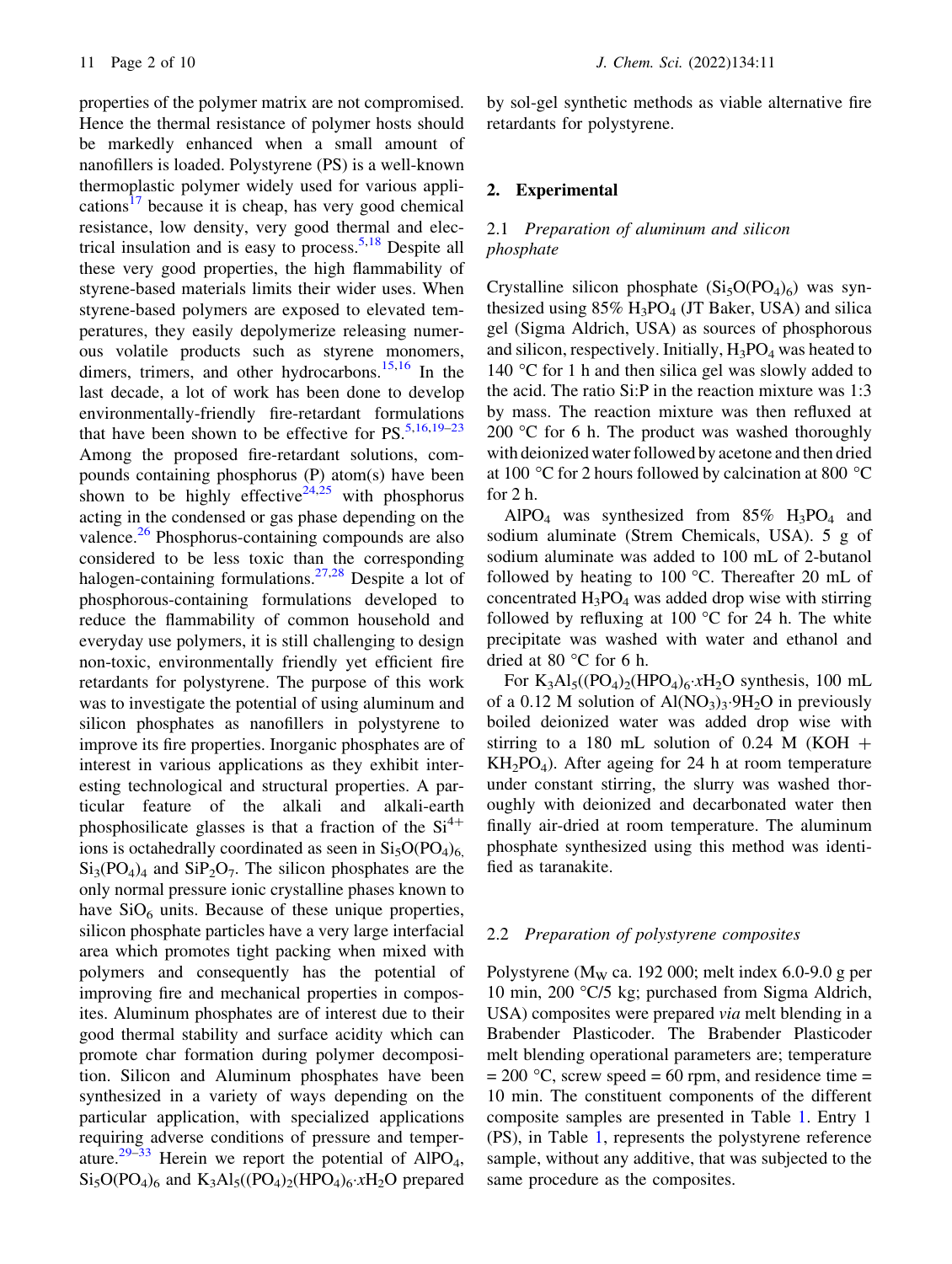|    | Sample name     | Polystyrene PS $(\%)$ | AlP $(\%)$ | $SiP$ (%) | Taranakite (%) |
|----|-----------------|-----------------------|------------|-----------|----------------|
|    | PS              | 100                   |            |           |                |
| 2  | $PS-2AlP$       | 98                    |            |           |                |
| 3  | PS-5AlP         | 95                    |            |           |                |
| 4  | $PS-10AlP$      | 90                    | 10         |           |                |
| 5  | $PS-2SiP$       | 98                    |            |           |                |
| 6  | $PS-5SiP$       | 95                    |            |           |                |
|    | $PS-10SiP$      | 90                    |            | 10        |                |
| 8  | PS-2taranakite  | 98                    |            |           |                |
| 9  | PS-5taranakite  | 95                    |            |           |                |
| 10 | PS-10taranakite | 90                    |            |           |                |

Table 1. Composition of polystyrene composites.

#### 2.3 Characterization

Powder X-ray diffraction (PXRD) patterns (2 $\theta$  range of 2.0–80.0 $\degree$ ; step size of 0.083 $\degree$  per second) were obtained on a Rigaku Miniflex II X-ray diffractometer (USA) utilizing  $Cu$  (K $\alpha$ ) X-ray source of wavelength of 1.54  $\AA$ , 30 kV generating voltage and 15 mA current. Powdered samples were mounted onto quartz slides while polymer samples were pressed into platelets and mounted on aluminum sample holders. Attenuated total reflectance-Fourier transform infrared (ATR-FTIR) spectra of the synthesized materials and the composites were obtained on a Perkin Elmer Spectrum 100 FTIR spectrometer, USA. The ATR-FTIR spectrometer was operated at  $2 \text{ cm}^{-1}$  resolution and 4000–650 cm<sup>-1</sup> spectral range utilizing a MIRacle<sup>TM</sup> single reflection ATR accessory from PIKE Technologies. Thermogravimetric (TG) data was obtained on a NETZSCH TG 209 F1 (Germany) instrument using ceramic sample holders. The temperature range was 30 to 500 °C at a ramp rate of 20 K min<sup>-1</sup> in an inert N<sub>2</sub> (flow rate of 50  $\text{mL min}^{-1}$ ) atmosphere. Triplicate measurements were recorded, and the average was reported here. An Atlas Cone 2 instrument (USA) was used to evaluate the flammability of the pure polymer and its composites. For the cone calorimetry analysis, the samples weighing about 30 g and of the dimensions 100 mm  $\times$  100 mm  $\times$  3 mm were subjected to an incident heat flux of 35 kW  $m^{-2}$  in a horizontal orientation. The analysis was conducted in triplicates and the reported values are the averages of three measurements.

## 3. Results and Discussion

#### 3.1 Characterization of materials

Powder X-ray diffraction (PXRD) patterns of silicon and aluminum phosphate samples are shown in Figure 1. The *d* spacings and the relative intensities of the samples match well with the corresponding values reported for  $K_3Al_5((PO_4)_2(HPO_4)_6 \times H_2O$ , silicon orthophosphate  $Si<sub>5</sub>O(PO<sub>4</sub>)<sub>6</sub>$  and AlPO<sub>4</sub>.

The nature of the inorganic filler-polymer composites can also be evaluated by XRD. For layered materials, the intercalation of the polymer matrix within the interlayer space results in an increase in the interlayer spacing of the resultant composite material that is detected as a shift of Bragg reflections to lower 2 theta values on the XRD pattern. An exfoliated system results from the complete loss of the layered structure with the individual layers dispersed within the polymer matrix leading to complete loss of registry between the layers such that no Bragg reflections are observed. However, various types of disorders can lead to loss of peaks on the XRD traces therefore the absence of peaks is not proof of exfoliation. Figure 2 shows representative XRD patterns of PS and its composites. For PS-taranakite composites, there appear to be a loss



**Figure 1.** Powder X-ray diffraction traces for  $Si<sub>5</sub>O(PO<sub>4</sub>)<sub>6</sub>$ ,  $K_3Al_5((PO_4)_2(HPO_4)_6 \times H_2O$  and AlPO<sub>4</sub>.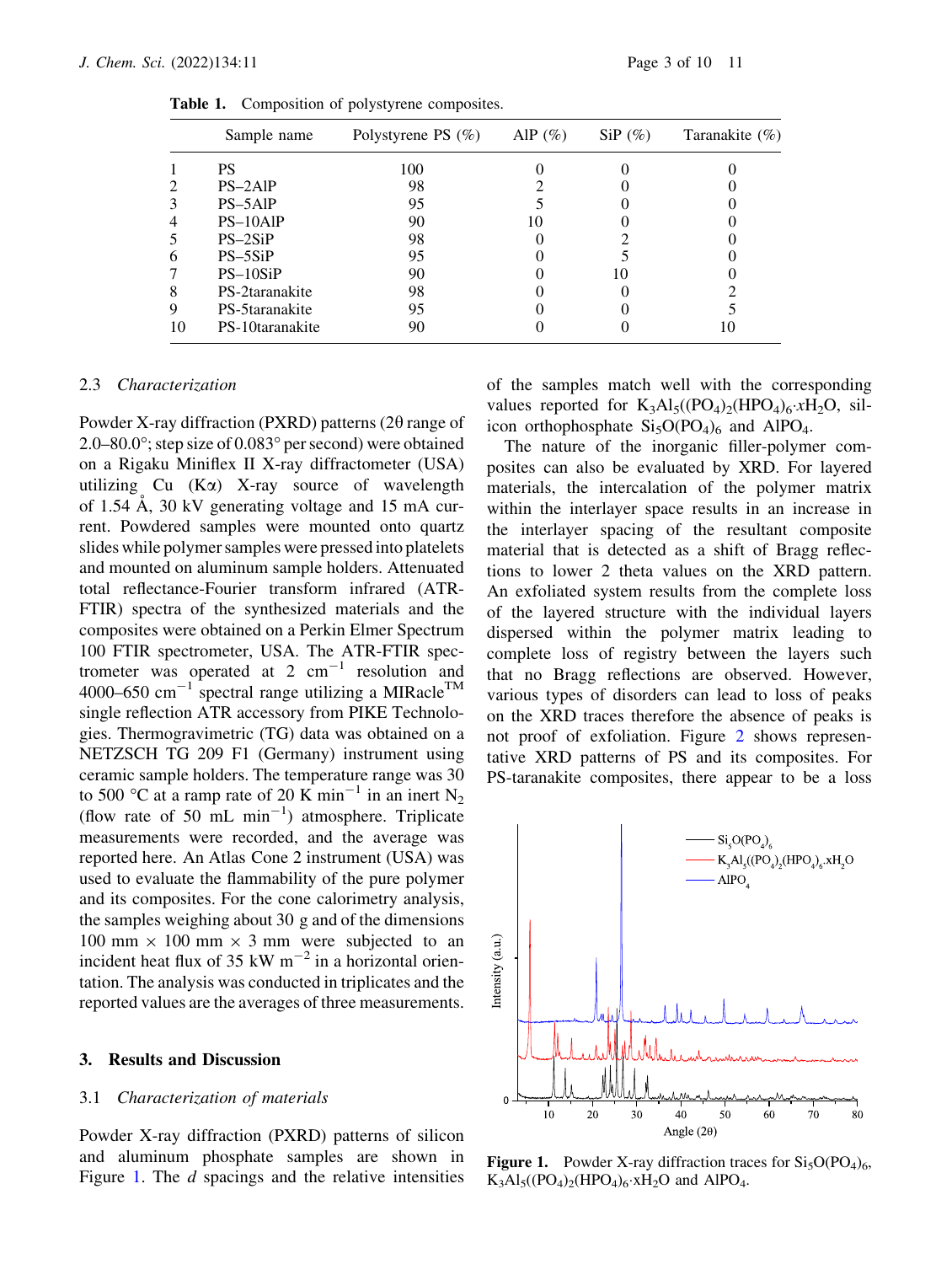in crystallinity of taranakite when it is mixed with polystyrene. This may suggest that taranakite might have become disordered when it was blended with PS at an elevated temperature. Temperature-dependent XRD studies have shown that at temperatures greater than 200  $\degree$ C, taranakite transforms into an amorphous phase, $34$  which support our suggestion rather than masking of the taranakite peaks by the large amorphous hump from PS. For  $Si<sub>5</sub>O(PO<sub>4</sub>)<sub>6</sub>$  and AlPO4 composites, there are small sharp peaks in addition to the broad PS peaks indicating that the crystalline structures were maintained, but were masked by the big amorphous PS hump.

FTIR results of silicon and aluminum phosphates are shown in Figure 3. The phosphate  $v_3$  and  $v_1$ bands for aluminum phosphate and taranakite are identified by three peaks (1087, 1042, and 911 cm<sup>-1</sup>).<sup>35</sup> For silicon orthophosphate, the phosphate  $v_3$  and  $v_1$  bands appear at 1163, 1101 and  $1023$  cm<sup>-1</sup>.

## 3.2 Thermal stability

To investigate the individual temperature-dependent transformations which the additives undergo before being incorporated into polystyrene, thermogravimetric analysis was conducted, and the results are presented in Figure 4. The loss of physically adsorbed and chemically bound water manifests as the weight loss below 200 °C, and the losses at  $T > 200$  °C can be assigned to the decomposition of the phosphates.  $36,37$  Even though the mechanisms of mass loss are different in  $AIPO<sub>4</sub>$  and



Figure 2. Powder X-ray diffraction data for pure polystyrene.  $Si_5O(PO_4)_6$ ,  $K_3Al_5((PO_4)_2(HPO_4)_6 \cdot xH_2O$  and AlPO4-polystyrene composites.



Figure 3. FTIR traces for  $Si<sub>5</sub>O(PO<sub>4</sub>)<sub>6</sub>$ ,  $K<sub>3</sub>Al<sub>5</sub>((PO<sub>4</sub>)<sub>2</sub>$  $(HPO<sub>4</sub>)<sub>6</sub>$  xH<sub>2</sub>O and AlPO<sub>4</sub>. Traces are offset for clarity but not otherwise scaled.

 $Si<sub>5</sub>O(PO<sub>4</sub>)<sub>6</sub>$  as evidenced by different TGA profiles, the percentage weight loss after heating to 800  $\degree$ C is the same. AlPO<sub>4</sub> and  $Si<sub>5</sub>O(PO<sub>4</sub>)<sub>6</sub>$  additives lose about 14% of their starting weight whereas  $K_3Al_5((PO_4)_2( HPO<sub>4</sub>$ <sub>6</sub>  $xH<sub>2</sub>O$  loses about 25% of its weight when heated to 800  $^{\circ}$ C.

The temperature dependent mass loss data obtainable from TGA has led to the technique being routinely used to compare the thermal stability of pure polymers and polymer composites. Improvements in thermal stability of the composites, bestowed by the inorganic fillers, were evaluated making use of TGA data presented in Figure 5. The onset of thermal degradation (which we consider as the temperature at



Figure 4. TGA curves of  $K_3Al_5((PO_4)_2(HPO_4)_6 \cdot xH_2O,$  $Si<sub>5</sub>O(PO<sub>4</sub>)<sub>6</sub>$  and AlPO<sub>4</sub>.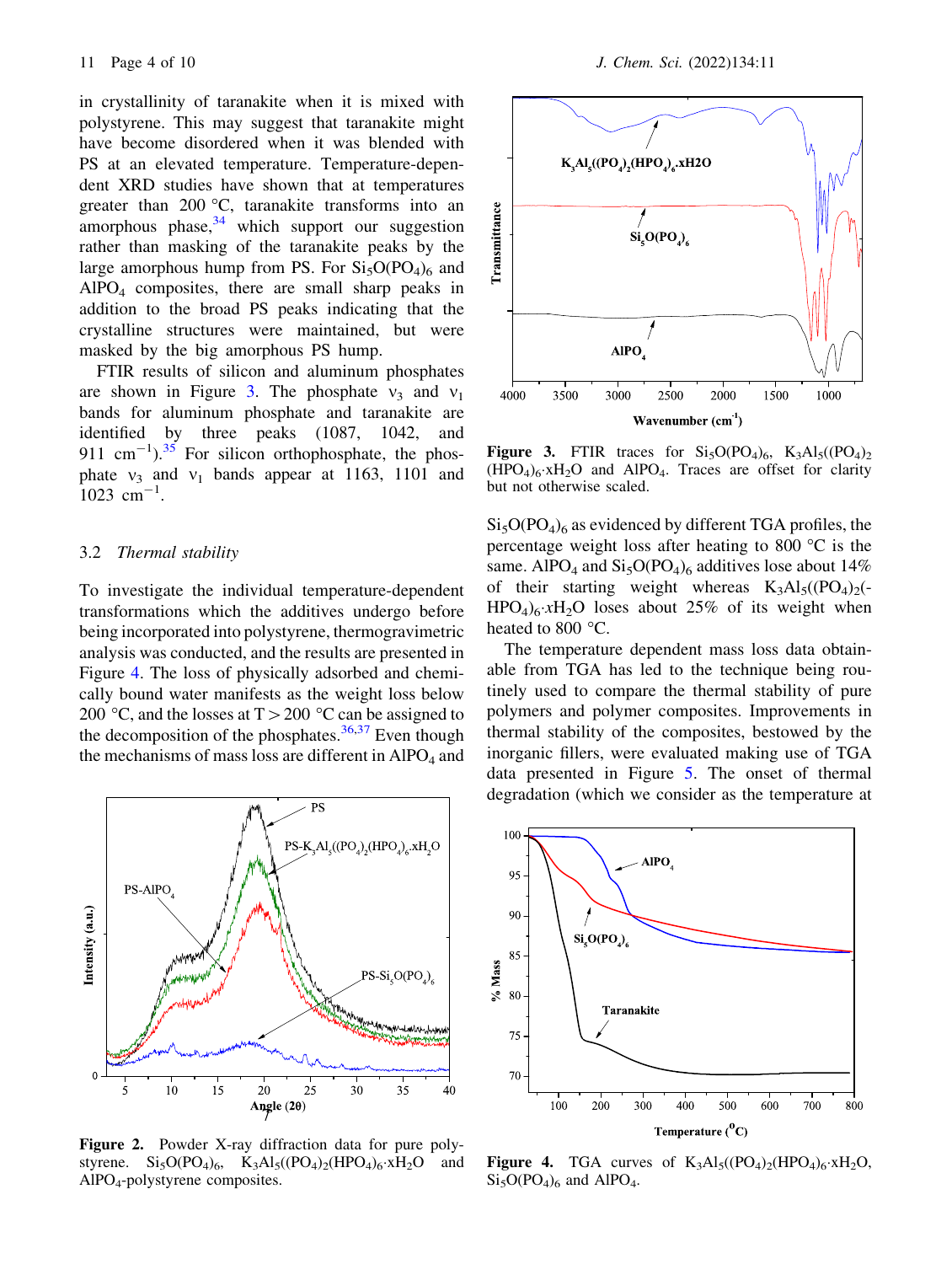which 10% mass loss occurs,  $T_{0,1}$ ) of pure polystyrene is 378 °C. The onset of degradation in PS–AlP composites increases by less than  $10^{\circ}$ C when compared to the unmodified polymer at all three different loading levels. Mid-point temperature (the temperature at which 50% mass loss occurs,  $T_{0.5}$ ) also showed the same trend as the onset degradation temperature. For the PS–Si<sub>5</sub>O(PO<sub>4</sub>)<sub>6</sub> composites, onset degradation temperature increases by between 9 and 27  $^{\circ}$ C and  $T_{0.5}$ increases by between 13 and 31  $^{\circ}$ C. The increases in  $Si<sub>5</sub>O(PO<sub>4</sub>)<sub>6</sub>$  containing samples is dependent on additive loading percentage, with a high loading giving more thermal stability. Phosphates have been shown to act in the condensed phase by enhancing surface char formation during polymer composites decomposition.38 The surface char acts as a barrier to mass and heat transfer restricting the passage of polymer matrix degradation products. The key properties obtained from thermogravimetry analysis are summarized in Table 2.

Results summarized in Table 2 indicate the following order of thermal stability for the nanocomposites under investigation: PS-SiP>PS-AlP>PStaranakite. This order correlates well with the char formation capabilities of the additives. Silicon and phosphorus have been shown to have a char forming synergy with phosphorus enhancing char formation whilst silicon protects the char from degrading.<sup>39</sup> Flame retardants containing Si and P have been shown to form crosslinking residues which have excellent flame and smoke suppression effects.<sup>40</sup>

## 3.3 Evaluation of flammability

The effects of the additives on the flammability of PS were investigated using cone calorimetry.

The cone calorimeter is one of the main instruments that are widely used in the evaluation of the effectiveness of additives as flame retardants. The utility of the



**Figure 5.** TGA curves for neat PS, PS-AlPO<sub>4</sub>, PS-Si<sub>5</sub>O(PO<sub>4</sub>)<sub>6</sub> and PS- K<sub>3</sub>Al<sub>5</sub>((PO<sub>4</sub>)<sub>2</sub>(HPO<sub>4</sub>)<sub>6</sub>· $xH_2O$ .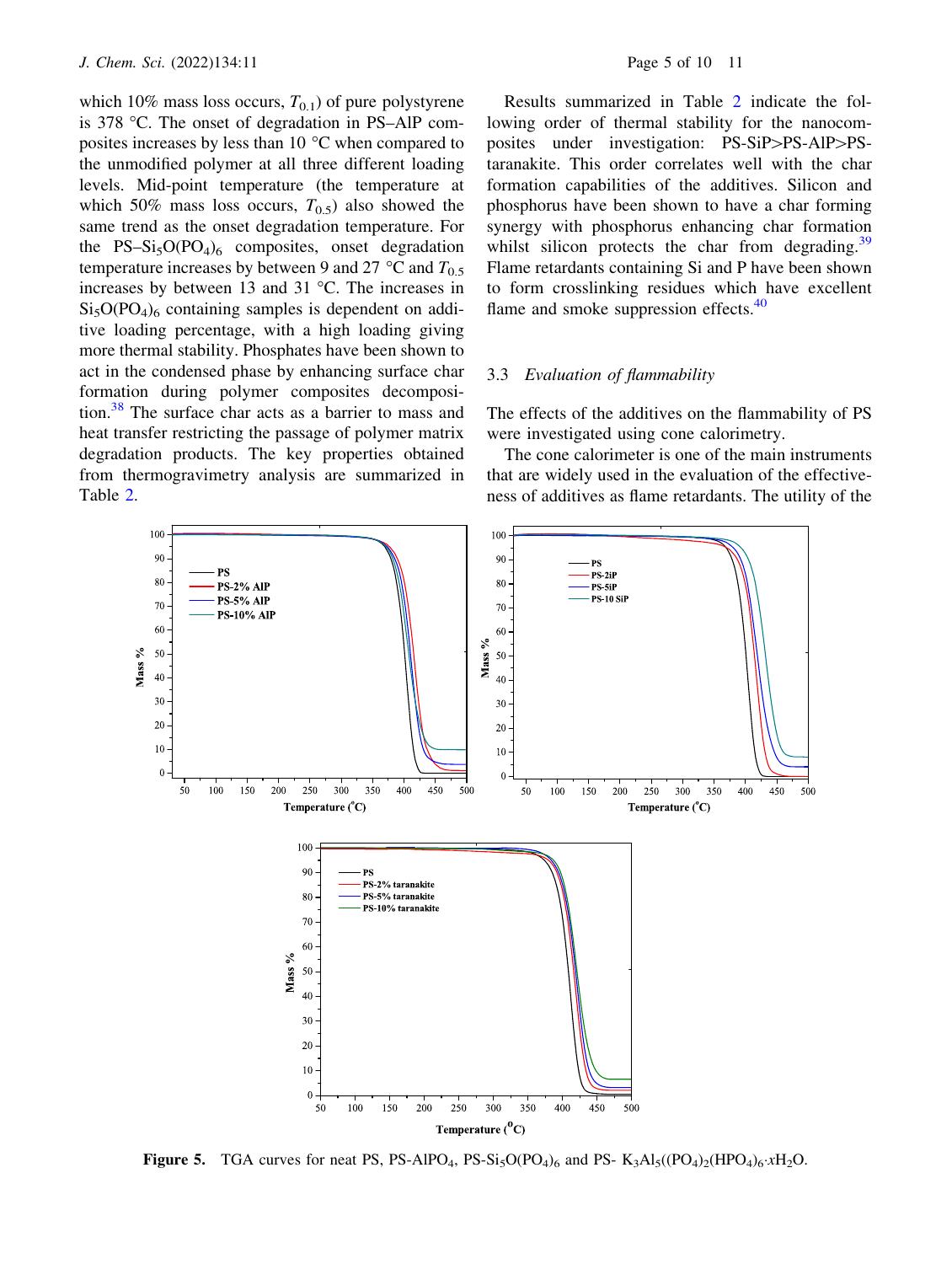Table 2. TGA data for pure polystyrene and its composites.

| Sample           | $T_{0,1}$ (°C) | $T_0$ s ( <sup>o</sup> C) | $\Delta T_0$ | $%$ Char       |
|------------------|----------------|---------------------------|--------------|----------------|
| PS               | $378 \pm 1$    | $401 \pm 2$               |              | $0.2 \pm 0.1$  |
| PS-2AlP          | $386 \pm 2$    | $411 \pm 2$               | $10\pm1$     | $1.7 \pm 0.3$  |
| PS-5AlP          | $387 + 3$      | $413 \pm 1$               | $12+2$       | $4.6 \pm 0.4$  |
| PS-10AlP         | $388 \pm 2$    | $412 \pm 0$               | $11 + 1$     | $10.1 \pm 0.6$ |
| $PS-2SiP$        | $387 + 3$      | $414\pm 2$                | $13 \pm 1$   | $1.7 \pm 0.5$  |
| PS-5SiP          | $393 \pm 2$    | $419\pm3$                 | $18 + 2$     | $4.8 \pm 0.8$  |
| PS-10SiP         | $405 \pm 2$    | $432 \pm 2$               | $31 + 3$     | $10.6 \pm 0.9$ |
| PS-2 taranakite  | $386 \pm 2$    | $407 + 2$                 | $4\pm2$      | $1.7 \pm 0.2$  |
| PS-5 taranakite  | $388 + 3$      | $409 + 5$                 | $8\pm2$      | $4.2 \pm 0.4$  |
| PS-10 taranakite | $390 \pm 2$    | $414\pm3$                 | $13+3$       | $7.6 \pm 1.2$  |

 $\Delta T_{0.5}$ ; T<sub>0.5</sub> (composite) minus T<sub>0.5</sub> (pure PS). Italicized entries are the expected char based on the residue obtained from pure PS and additive fractions

cone calorimeter stems from the obtained parameters such as heat release rate (HRR), peak of HRR (PHRR), total heat release (THR), smoke production (ASEA), average mass loss rate (AMLR) and time to ignition,  $(t_{i}$ , which are key in assessing the flammability of materials. An ideal additive should cause significant decreases in PHRR, THR, ASEA and AMLR while increasing the time to ignition. To simulate radiant heat during fire development, a heat flux of 35 kW/ $m<sup>2</sup>$  was used in the cone calorimetry experiments $41$  and the results from the experiments are shown in Figure 6. The HRR results shown in Figure 6 show that the HRR traces for the composites span a wider time interval compared to the pure polymer which indicates that the composite materials burn for a longer time compared to the pure PS. THR values, which are obtained from the integration of the HRR curves, provide an indication of the extent of the burning of the pure polymer or the polymer matrix in the composite. Results presented in Table 3 show that THR values of the composites are within the experimental error margins of the neat polymer. This indicates that the additives did not significantly reduce the extent of burning of the polymer matrix within the composite and the polymer completely decomposed at the end of the cone calorimetry experiment.

There was a decrease in smoke production with increasing additive loading, the best results were obtained at  $10\%$  Si<sub>5</sub>O(PO<sub>4</sub>)<sub>6</sub> loading which caused a 13% reduction in ASEA. AMLR decreased slightly at higher additive loadings with the greater reduction being observed for  $Si<sub>5</sub>O(PO<sub>4</sub>)<sub>6</sub>$  as compared to AlPO<sub>4</sub> and taranakite. As previously observed for most inorganic fillers, the time to sustained ignition is reduced for all the composites. This has been attributed to the increase in polymer viscosity due to the addition of the fillers, which reduce the heat exchange between the surface of the sample exposed to heat flux and the bulk polymer matrix.<sup>42</sup> This results in a rapid increase in the surface temperature which reduces the time required for the sample to reach pyrolysis temperature. $43$  The results presented in Figure 6 and summarized in Tables 3 and 4 highlight the effects of the additives in reducing the peak heat release rate, with a substantial reduction of 52% being observed for PS-10SiP. Table 4 shows that the addition of  $Si<sub>5</sub>O(PO<sub>4</sub>)<sub>6</sub>$  led to the best improvements in the fire properties when compared to other modifiers. Figure 5 shows that polystyrene degrades in a single step in the temperature range 300 to 500  $^{\circ}$ C. This degradation has been shown to occur *via* statistical  $\beta$ -scission of the polystyrene backbone.<sup>42</sup> The external heat flux initiates the degradation process, releasing volatile molecules (styrene, a-methyl styrene, benzene, and toluene) which release substantial amounts of energy upon oxidation. The heat released due to the oxidation of these volatile degradation products is fed to the bulk composite causing further degradation of the polymer matrix resulting in the release of more volatile degradation products which are then oxidized releasing more heat. This creates a cycle (burning cycle) that is responsible for sustaining the burning process after the removal of the external heat source. Effective fire retardants act by breaking this burning cycle through improving the thermal stability of the polymer, dilution and consequent quenching of the flame, and formation of a heat and mass transfer barrier.<sup>44</sup> Si<sub>5</sub>O(PO<sub>4</sub>)<sub>6</sub>, taranakite, and AlPO<sub>4</sub> might act as ''heat shields'' which may limit heat feedback to the bulk polymer by reducing heat conduction into polystyrene. They can also limit gas evolved due to an increase in melt viscosity and can also enhance the wetting of mineral particles by the molten polymer. Unlike organic phosphorus compounds which can act both in the condensed phase and in the gas phase, inorganic compounds mainly act in the condensed phase catalyzing char formation.22,38,45 Therefore, the formation of a continuous char that act as an efficient barrier to heat and mass transfer is critical for an effective flame retardant as it screens degradation products below the heated surface from the burning fire. Therefore additives that form continuous char act as better flame retardants than aggregates and pillars forming additives.<sup>46</sup>

Photographs of char formed from PS and its composites after the cone calorimetry tests shown in Figure 7 indicates that the appearance of the char differed depending upon the additives. Residual char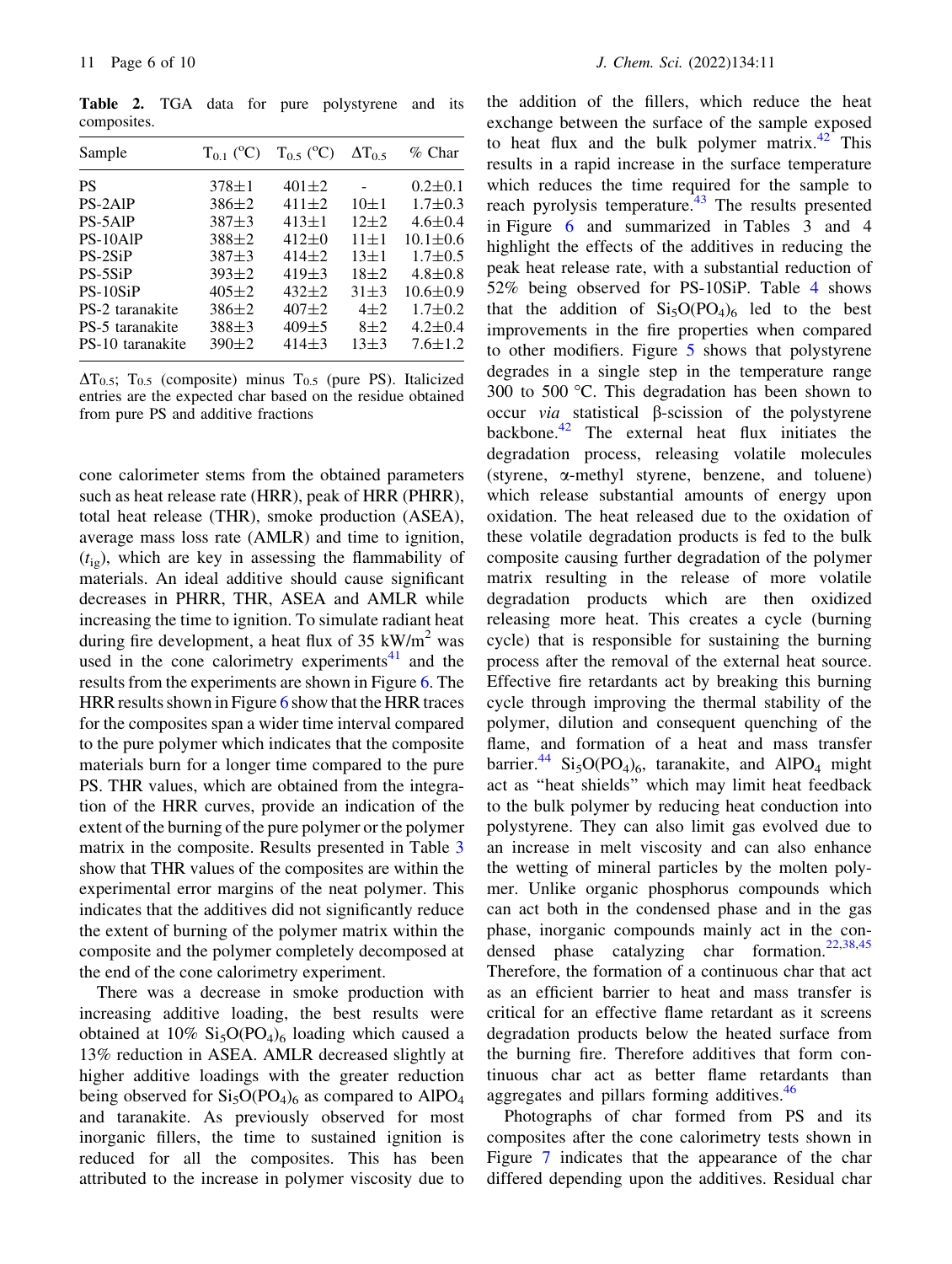

**Figure 6.** Heat release curves for neat PS, PS-  $K_3Al_5((PO_4)_2(HPO_4)_6 \cdot xH_2O$ , PS-AlPO<sub>4</sub> and PS-Si<sub>5</sub>O(PO<sub>4</sub>)<sub>6</sub>.

| Sample           | $t_{\rm ign}(s)$ | PHRR (kW m <sup><math>-2</math></sup> ) (% reduction) | $t_{\text{PHRR}}$ (s) | <b>THR</b><br>$(MJ \, \text{m}^{-2})$ | AMLR<br>$(g \sec m^{-2})$ | ASEA<br>$kg^{-1}$<br>$\rm (m^2)$ |
|------------------|------------------|-------------------------------------------------------|-----------------------|---------------------------------------|---------------------------|----------------------------------|
| <b>PS</b>        | $43 \pm 1$       | $1489 \pm 56$                                         | $142 \pm 6$           | $94 + 4$                              | $30\pm2$                  | $1356 \pm 87$                    |
| PS-2AIP          | $38\pm2$         | $1346 \pm 43$                                         | $142 + 4$             | $88+3$                                | $26 \pm 3$                | $1280 \pm 65$                    |
| PS-5AlP          | $31\pm3$         | $1243 \pm 34$                                         | $140\pm3$             | $89 \pm 6$                            | $29 \pm 3$                | $1270 \pm 46$                    |
| PS-10AlP         | $28 \pm 3$       | $1165 \pm 58$                                         | $138 + 5$             | $88+3$                                | $25 \pm 3$                | $1256 \pm 39$                    |
| $PS-2SiP$        | $34\pm2$         | $990 \pm 29$                                          | $148 + 6$             | $87 + 3$                              | $24 \pm 1$                | $1218 \pm 25$                    |
| $PS-5SiP$        | $32\pm2$         | $840 \pm 15$                                          | $149 + 7$             | $83+4$                                | $23\pm2$                  | $1204 \pm 19$                    |
| PS-10SiP         | $25 \pm 3$       | $722 \pm 18$                                          | $126 \pm 5$           | $81 + 4$                              | $20\pm1$                  | $1178 \pm 33$                    |
| PS-2 taranakite  | $28 \pm 2$       | $1412\pm 65$                                          | $141 + 7$             | $93+9$                                | $25 \pm 2$                | $1343 \pm 21$                    |
| PS-5 taranakite  | $26 \pm 1$       | 1342±47                                               | $140\pm8$             | $111 \pm 5$                           | $25 \pm 2$                | $1295 + 47$                      |
| PS-10 taranakite | $10\pm1$         | $1168 \pm 51$                                         | $139 \pm 5$           | $102\pm5$                             | $27 \pm 1$                | $1270 \pm 24$                    |

Table 3. Cone calorimetry data for PS composites at 35 kW  $m^{-2}$ .

from the PS-AlP (a) and PS-taranikite (c), formed multiple islands with discontinuities that occupy a small area relative to the original sample area. The synergistic effects of silicon and phosphorus $39$ resulted in the char from PS-SiP (Figure 7b) being firm, intact and uniformly distributed occupying close to 100% of the original sample area.  $Si<sub>5</sub>O(PO<sub>4</sub>)<sub>6</sub>$  containing formulations were more effective in reducing flammability when compared to other formulations due to the highly dense char network that was impermeable to gases, hence providing a barrier to diffusion of volatile degradation products to the pyrolysis zone thereby retarding the combustion process.46,47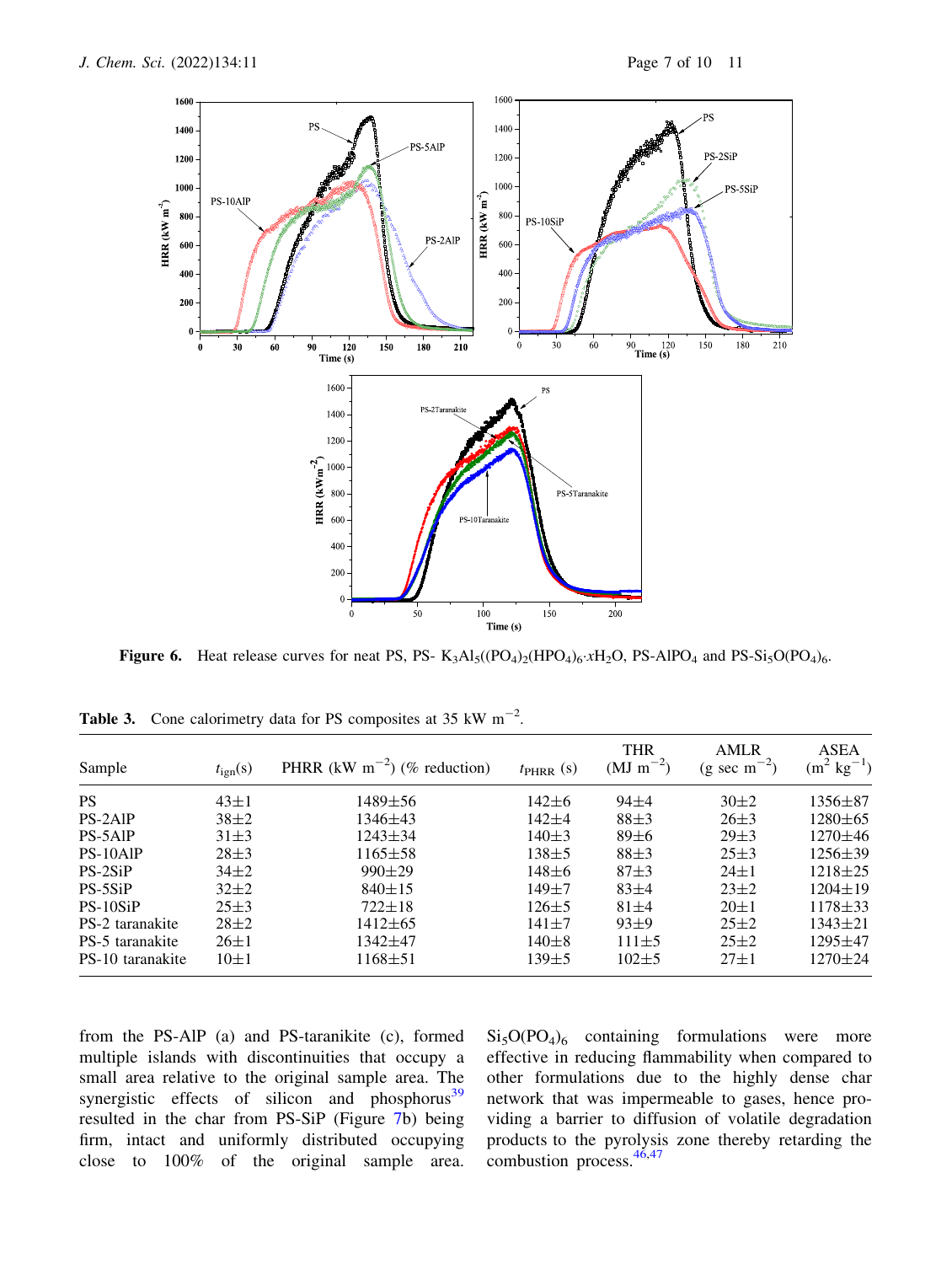|  | Table 4. Comparison of different modifiers on fire properties of polystyrene. |  |  |  |  |  |  |
|--|-------------------------------------------------------------------------------|--|--|--|--|--|--|
|--|-------------------------------------------------------------------------------|--|--|--|--|--|--|

| Additive                                                                                                    | Loading<br>(%) | <b>PHRR</b><br>Reduction $(\% )$ | <b>THR</b>             | <b>ASEA</b><br>Change $(\%)$    |                          | AMLR Reference         |
|-------------------------------------------------------------------------------------------------------------|----------------|----------------------------------|------------------------|---------------------------------|--------------------------|------------------------|
| $Si5O(PO4)6$                                                                                                | 10             | 52                               | $81 + 4$               | $-13$                           | $20 \pm 1$               | This work              |
| AlPO <sub>4</sub><br>Taranakite                                                                             | 10<br>10       | 22<br>22                         | $88 + 3$<br>$102\pm 5$ | $-7$<br>-6                      | $25 \pm 3$<br>$27 \pm 1$ | This work<br>This work |
| MgAl-undecenoate/APP<br>Organically modified MMT (various                                                   | 5/5<br>5       | 42<br>16-37                      | $101 \pm 1$<br>86-94   | $+3$ to $+15$                   | $16\pm1$<br>24-27        | 42<br>44               |
| modifiers)<br><b>DOPO</b>                                                                                   | 23<br>23       | 17<br>28                         | 64.9<br>62.8           | $\overline{\phantom{a}}$        |                          | 22<br>22               |
| Graphene oxide functionalized DOPO<br>$\text{Bis}(2,4\text{-}dicumylphenyl)$<br>pentaerythritol diphosphate | 10             | 22                               | 101                    | $\overline{\phantom{0}}$<br>-61 |                          | 38                     |
| Sugar beet leaves derived graphite sheets<br>Graphitic carbon nitride/organic aluminum<br>hypophosphites    | 10<br>4        | 28<br>27                         | $110\pm8$<br>89.0      | $-26$<br>$-17$                  |                          | 10<br>20               |



**Figure 7.** Photographs of residual char (a)  $PS-5\%$  AlPO<sub>4</sub> (b)  $PS-5\%$   $Si<sub>5</sub>O(PO<sub>4</sub>)<sub>6</sub>$  (c)  $PS-K<sub>3</sub>Al<sub>5</sub>((PO<sub>4</sub>)<sub>2</sub>(HPO<sub>4</sub>)<sub>6</sub>·xH<sub>2</sub>O.$ 

## 4. Conclusions

Polystyrene composites containing  $K_3Al_5((PO_4)_2)$  $(HPO<sub>4</sub>)<sub>6</sub>$   $xH<sub>2</sub>O$ ,  $Si<sub>5</sub>O(PO<sub>4</sub>)<sub>6</sub>$  and  $AlPO<sub>4</sub>$  were prepared via melt blending and characterized by XRD, FTIR and cone calorimetry. Thermo-gravimetric analysis revealed that addition of  $AIPO<sub>4</sub>$  caused small increases in thermal stability as evidenced by approximately a 7 °C increase in onset degradation temperature and approximately an  $11 °C$  increase in the midpoint degradation temperature. The addition of  $Si<sub>5</sub>O(PO<sub>4</sub>)<sub>6</sub>$ caused increases between 9 and 27  $\degree$ C in the onset degradation temperature and between 13 and 31  $^{\circ}$ C in the midpoint degradation temperature. Thermal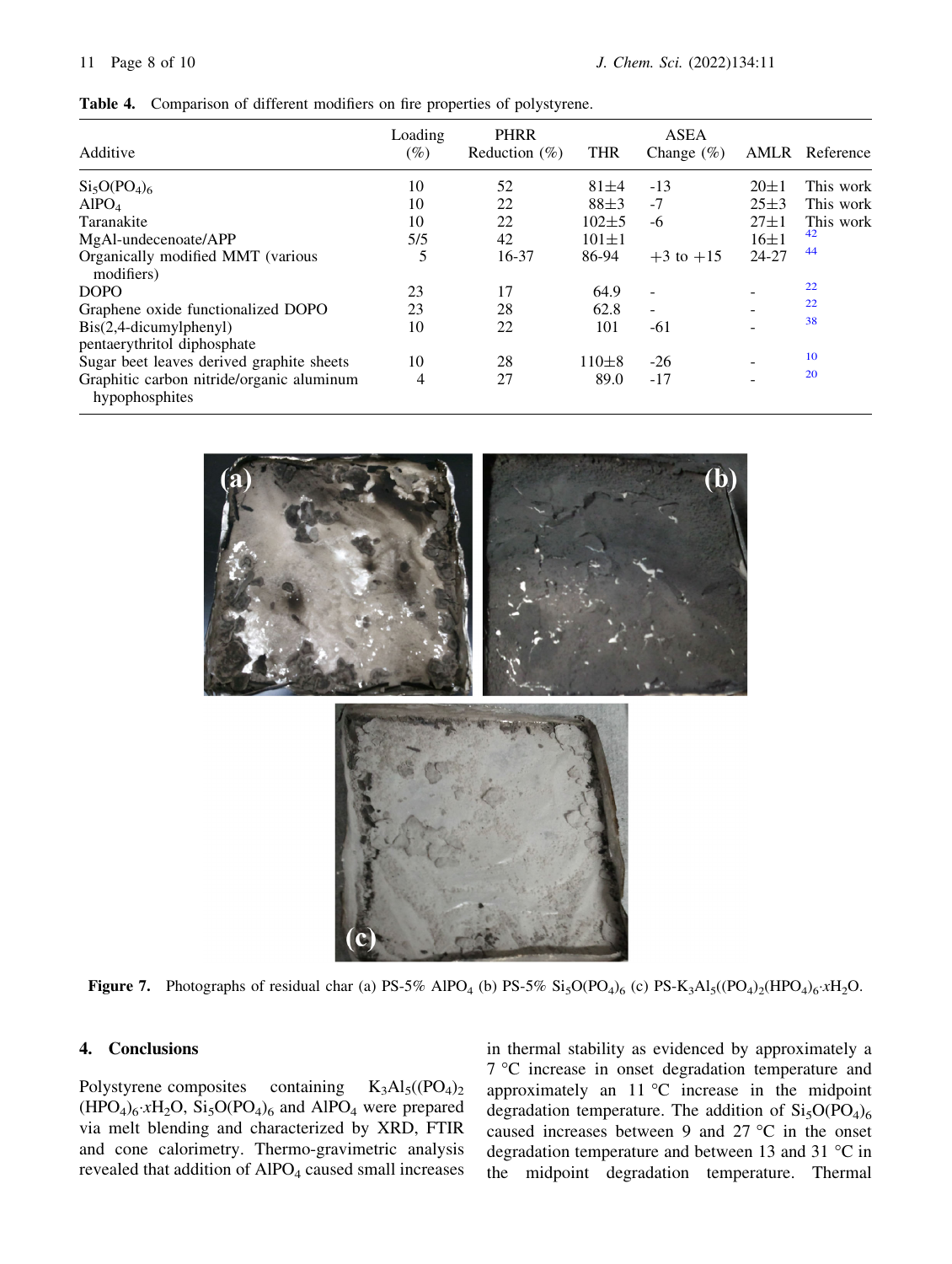stability increases due to  $AIPO<sub>4</sub>$  was independent of percentage loading whilst that from  $Si<sub>5</sub>O(PO<sub>4</sub>)<sub>6</sub>$  was directly proportional to loading. The addition of  $Si<sub>5</sub>$ .  $O(PO<sub>4</sub>)<sub>6</sub>$  and the aluminum phosphates at loadings of no more than 10% resulted in substantial reductions in peak heat release rate (PHRR) as determined from cone calorimetry.  $Si<sub>5</sub>O(PO<sub>4</sub>)<sub>6</sub>$  additive resulted in the greatest reduction in the PHRR of PS as compared to the other additives. This was mainly due to the  $Si<sub>5</sub>O$  $(PO_4)_6$  forming a more compact char during the burning process. Similar reductions were observed for the average mass loss rate (AMLR) suggesting that reductions in PHRR are due to the slower rate at which combustible volatiles are produced. Between the phosphates investigated  $Si<sub>5</sub>O(PO<sub>4</sub>)<sub>6</sub>$  gave the best results.

## Acknowledgements

We would like to thank the department of chemistry at Marquette University for the use of the cone calorimeter.

Conflict of interest The authors declare that they have no conflicts of interest.

#### References

- 1. Kiliaris P and Papaspyrides C D 2010 Polymer/layered silicate (clay) nanocomposites: An overview of flame retardancy Prog. Polym. Sci. 35 902
- 2. Beyer G 2002 Nanocomposites: A new class of flame retardants for polymers Plast. Addit. Compd. 4 22
- 3. Lu S Y and Hamerton I 2002 Recent developments in the chemistry of halogen-free flame retardant polymers Prog. Polym. Sci. 27 1661
- 4. Zhu Z M, Xu Y J, Liao W, Xu S and Wang Y Z 2017 Highly flame retardant expanded polystyrene foams from phosphorus-nitrogen-silicon synergistic adhesives Ind. Eng. Chem. Res. 56 4649
- 5. Shao X, Du Y, Zheng X, Wang J, Wang Y, Zhao S, et al. 2020 Reduced fire hazards of expandable polystyrene building materials via intumescent flameretardant coatings J. Mater. Sci. 55 7555
- 6. Aminot Y, Lanctôt C, Bednarz V, Robson W J, Taylor A, Ferrier-Pagès C, et al. 2020 Leaching of flameretardants from polystyrene debris: Bioaccumulation and potential effects on coral Mar. Pollut. Bull. 151 110862
- 7. Mekni S, Barhoumi B, Touil S, Driss M R and Eljarrat E 2020 Occurrence of halogenated and organophosphate flame retardants in sediments and eels (Anguilla anguilla) from Bizerte Lagoon, Tunisia Front. Environ. Sci. 8 67
- 8. Hsu Y C, Arcega R A D, Gou Y Y, Tayo L L, Lin Y H, Lin S H and Chao H R 2018 Levels of non-PBDE halogenated fire retardants and brominated dioxins and

their toxicological effects in indoor environments-A review Aerosol. Air Qual. Res. 18 2047

- 9. Sabet M, Soleimani H, Mohammadian E and Hosseini S 2020 The effect of graphene oxide on flame retardancy of polypropylene and polystyrene Mater. Perform. Charact. 9 284
- 10. Attia N F 2021 Sustainable and efficient flame retardant materials for achieving high fire safety for polystyrene composites J. Therm. Anal. Calorim. https://doi.org/10. 1007/s10973-021-10948-3.
- 11. Yu B, Yuen A C Y, Xu X, Zhang Z C, Yang W, Lu H, et al. 2020 Engineering MXene surface with POSS for reducing fire hazards of polystyrene with enhanced thermal stability J. Hazard. Mater. 401 123342
- 12. Guo Y, Cui J, Guo J, Zhang H, Wang L and Yang B 2020 Modification of POSS hybrids by ionic liquid simultaneously prolonging time to ignition and improving flame retardancy for polystyrene J. Polym. Res. 27 101
- 13. Manzi-nshuti C, Wang D, Hossenlopp J H and Wilkie C A 2008 Aluminum-containing Layered Double Hydroxides: the Thermal, Mechanical, and Fire Properties of (Nano) composites of Poly (methyl Methacrylate) J. Mater Chem. 18 3091
- 14. Ahmed L, Zhang B, Shen R, Agnew R J, Park H, Cheng Z, et al. 2018 Fire reaction properties of polystyrenebased nanocomposites using nanosilica and nanoclay as additives in cone calorimeter test J. Therm. Anal. Calorim. 132 1853
- 15. Xu Z, Xing W, Hou Y, Zou B, Han L, Hu W and Hu Y 2021 The combustion and pyrolysis process of flameretardant polystyrene/cobalt-based metal organic frameworks (MOF) nanocomposite Combust. Flame. 226 108
- 16. Zhang J, Li Z, Qi X L and Wang D Y 2020 Recent Progress on Metal-Organic Framework and Its Derivatives as Novel Fire Retardants to Polymeric Materials Nano-Micro Lett. 12 173
- 17. Sulong N H R, Mustapa S A S and Rashid M K A 2019 Application of expanded polystyrene (EPS) in buildings and constructions: A reviewJ. Appl. Polym. Sci. 136 47529
- 18. Lynwood C 2014 Polystyrene: Synthesis, Characteristics, and Applications (New York: Nova Science Publishers)
- 19. Hou Y, Hu W, Gui Z and Hu Y 2017 Preparation of Metal-Organic Frameworks and Their Application as Flame Retardants for Polystyrene Ind. Eng. Chem. Res. 56 2036
- 20. Shi Y, Yu B, Duan L, Gui Z, Wang B, Hu Y and Yuen R K K 2017 Graphitic carbon nitride/phosphorus-rich aluminum phosphinates hybrids as smoke suppressants and flame retardants for polystyrene J. Hazard Mater. 332 87
- 21. Mountassir A, Tirri T, Sund P and Wilén C E 2021 Sulfenamides as Standalone Flame Retardants for Polystyrene Polym. Degrad. Stab. 188 109588
- 22. Li L, Shao X, Zhao Z, Liu X, Jiang L, Huang K and Zhao S 2020 Synergistic Fire Hazard Effect of a Multifunctional Flame Retardant in Building Insulation Expandable Polystyrene through a Simple Surface-Coating Method ACS Omega 5 799
- 23. Huang J, Zhao Z Q, Chen T, Zhu Y, Lv Z H, Gong X, et al. 2019 Preparation of highly dispersed expandable graphite/polystyrene composite foam via suspension